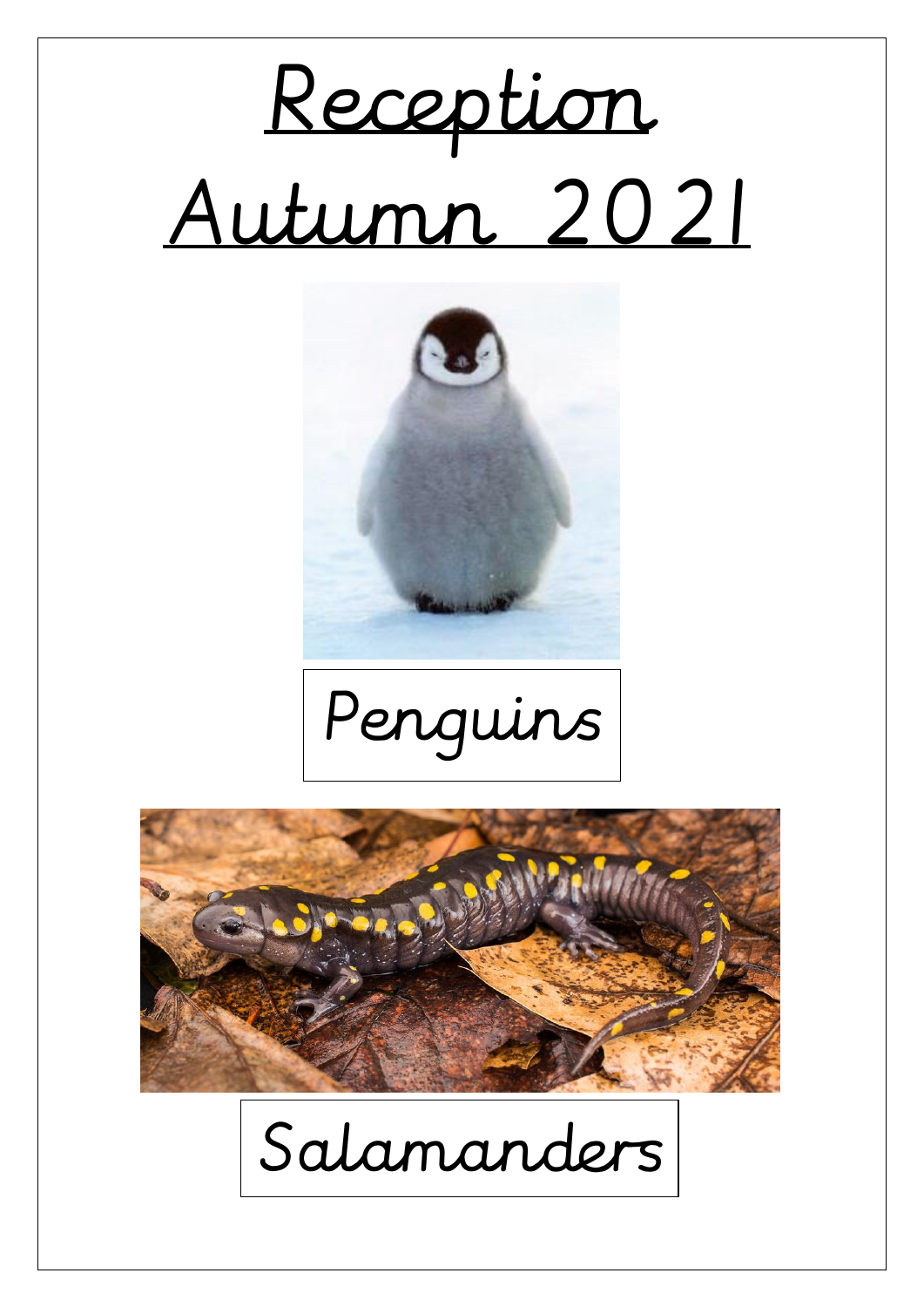#### Welcome

We have enjoyed meeting and starting to get to know your children this week. They have settled extremely well and are full of zest and curiosity, ready for learning. We look forward to an exciting first term.

Please talk to your child's teaching team if you have any questions.

Early Years Lead - Kim Peterson

Class Teacher of Salamanders - Peaches Silkin  $EYP$  - Emma Fair

Class Teacher of Penguins - Chloe Price TA - Rachel Lewis

Additional TA - Marie Chapman

#### Maths

Maths - No Problem! will be used to support teaching and learning. This term, the children will extend their recognition and recording of numbers using correct formation. There will be a focus on solving problems using critical thinking and their knowledge of number order. They will be using manipulatives, number lines and 100 squares to support this. Their learning will also include 2D shapes.

The children will explore number and shape in their play, and in whole class learning Stories. games and practical activities will further enhance their sessions. understanding of new concepts.

Maths priorities for this term:

- 1. I can place numbers 1 to 20 in order
- 2. I can count to 20
- 3. I can name some 2D shapes

#### Literacy

This term, the children will be exploring the text 'All About Me'. They will consider what makes each of us different, focusing on family, interests and unique qualities. We will also be discussing how to look after ourselves and our bodies.

The children will be working on pen grip, letter formation and the correct spelling of their name - as well as writing about family and self.

In addition, we will be looking at seasonal books around the theme of Harvest and autumn. As the days get shorter, we will be exploring our sky, space, fireworks and celebrations.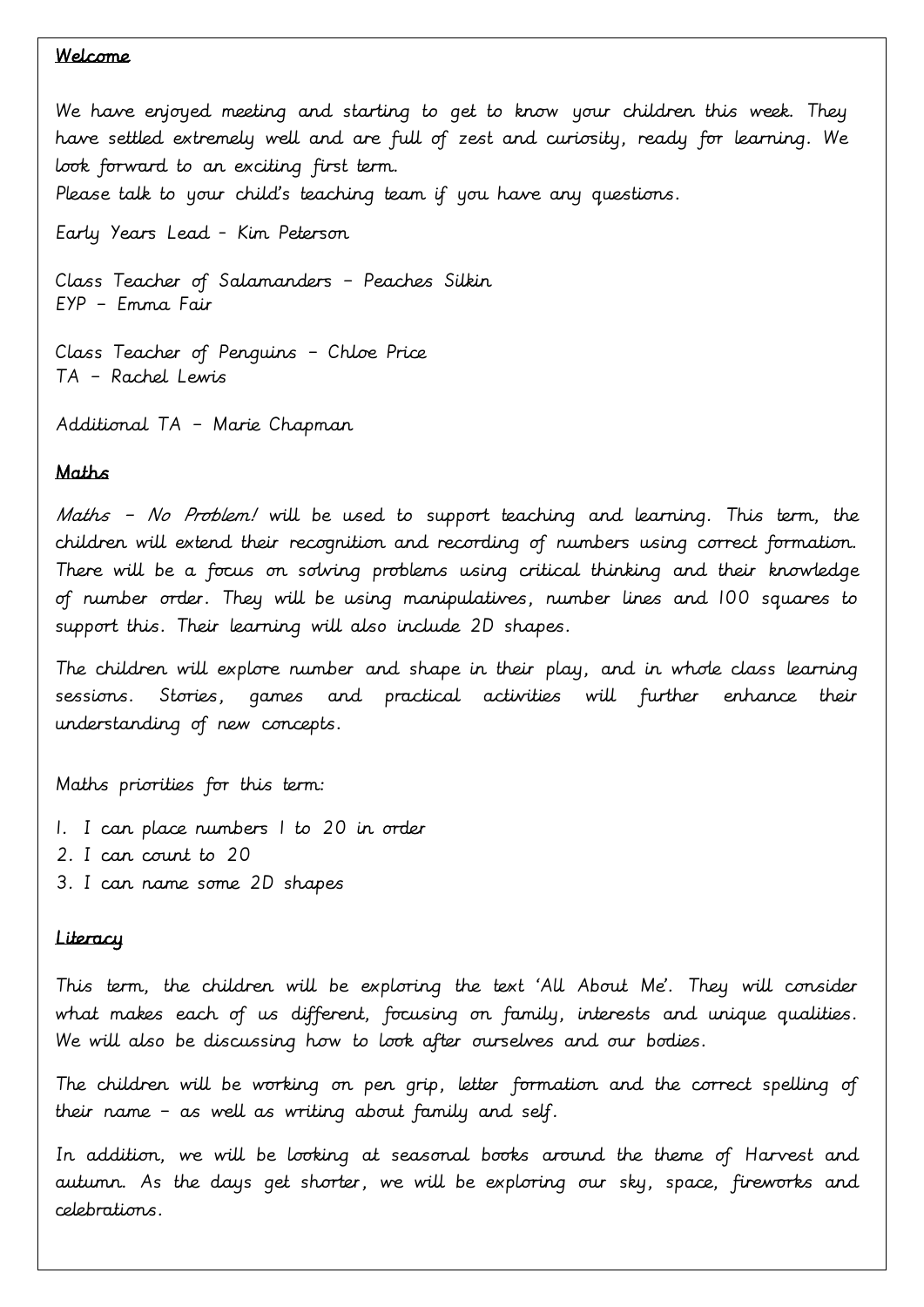Throughout this half-term, we will be using the following texts:

- 'All About Me' by Debbie Mackinnon and Anthea Sieveking
- 'The Colour Monster' by Anna Llenas
- 'Owl Babies' by Martin Waddell and Patrick Benson
- 'The Gigantic Turnip' Aleksei Tolstoy and Niamh Sharkey

Next half-term, we will be using the following texts:

- 'Wild' by Emily Hughes
- 'What We'll Build' by Oliver Jeffers
- 'The Last Tree' by Emily Haworth Booth
- 'Whatever Next' by Jill Murphy

Literacy priorities for this term:

- I. I can sit correctly at a table and use a tripod grip.
- 2. I can write all the letters of the alphabet, most of which are correctly formed.
- 3. I can write my name using correct spelling and case.

Please enjoy as many stories as you can with your child at home.

### Additional Information

# PE

The children will have the opportunity to take part in both indoor and outdoor PE sessions.

Please ensure that PE kits are in school for the entire half-term. Kits and bags should be clearly labelled with your child's name.

Please help your child practise getting dressed and undressed in preparation for changing for PE.

# Clothing

Please ensure that your child has a raincoat for wet days and a warm coat for colder days. These should be clearly named.

### Water

Your child should be provided with a water bottle, which is clearly identifiable as belonging to them.